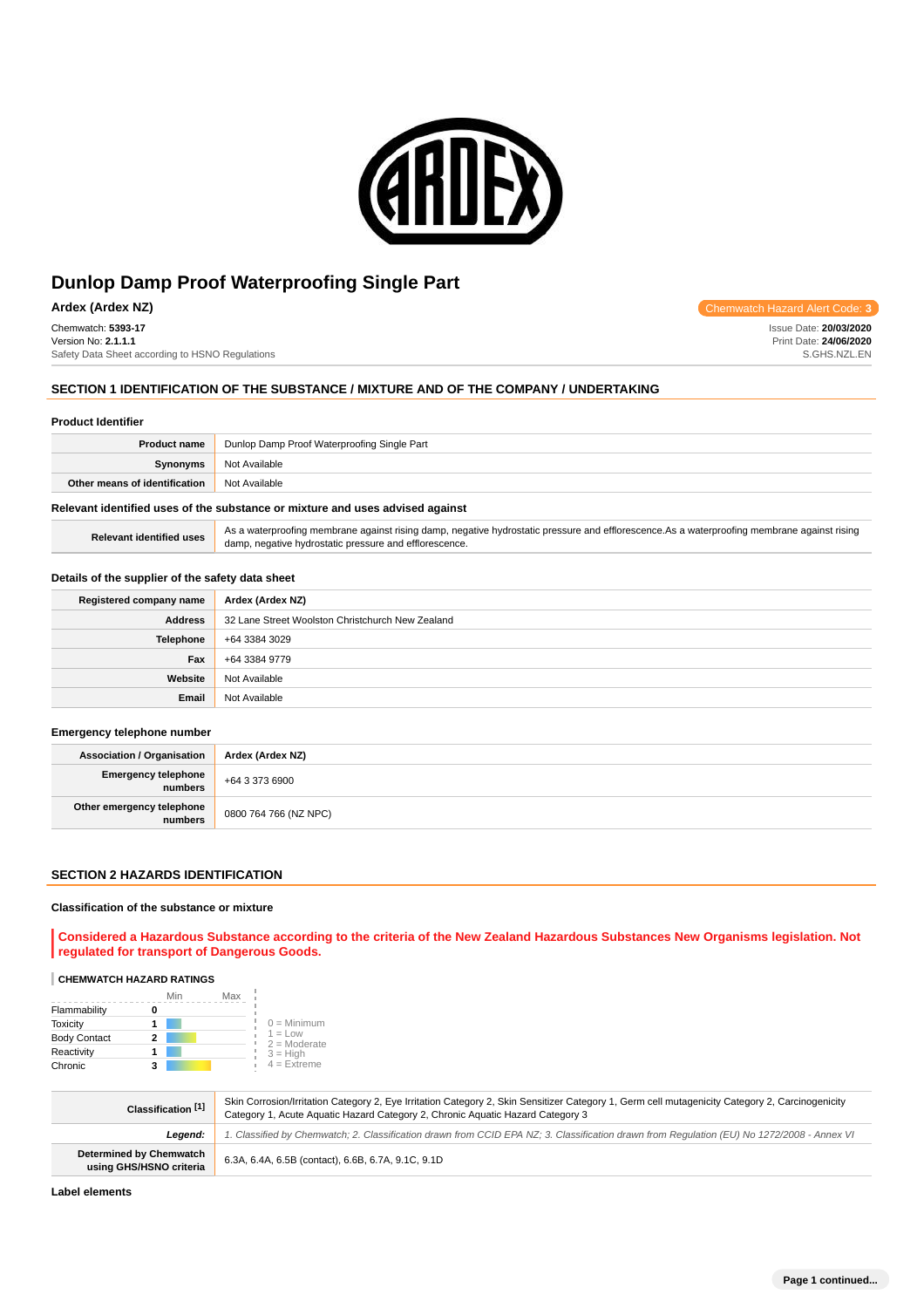| Hazard pictogram(s) |  |  |
|---------------------|--|--|
|---------------------|--|--|

**SIGNAL WORD DANGER**

| Hazard statement(s) |                                                    |
|---------------------|----------------------------------------------------|
| H315                | Causes skin irritation.                            |
| H319                | Causes serious eye irritation.                     |
| H317                | May cause an allergic skin reaction.               |
| H341                | Suspected of causing genetic defects.              |
| H350                | May cause cancer.                                  |
| H401                | Toxic to aquatic life.                             |
| H412                | Harmful to aquatic life with long lasting effects. |
|                     |                                                    |

# **Precautionary statement(s) Prevention**

| P <sub>201</sub> | Obtain special instructions before use.                                    |
|------------------|----------------------------------------------------------------------------|
| P280             | Wear protective gloves/protective clothing/eye protection/face protection. |
| P261             | Avoid breathing mist/vapours/spray.                                        |
| P <sub>273</sub> | Avoid release to the environment.                                          |

# **Precautionary statement(s) Response**

| P308+P313      | IF exposed or concerned: Get medical advice/attention.                                                                           |  |
|----------------|----------------------------------------------------------------------------------------------------------------------------------|--|
| P321           | Specific treatment (see advice on this label).                                                                                   |  |
| P302+P352      | IF ON SKIN: Wash with plenty of water.                                                                                           |  |
| P305+P351+P338 | IF IN EYES: Rinse cautiously with water for several minutes. Remove contact lenses, if present and easy to do. Continue rinsing. |  |

# **Precautionary statement(s) Storage**

**P405** Store locked up.

# **Precautionary statement(s) Disposal**

**P501** Dispose of contents/container to authorised hazardous or special waste collection point in accordance with any local regulation.

# **SECTION 3 COMPOSITION / INFORMATION ON INGREDIENTS**

#### **Substances**

See section below for composition of Mixtures

# **Mixtures**

| <b>CAS No</b> | %[weight] | Name                                       |
|---------------|-----------|--------------------------------------------|
| 7727-43-7     | $30 - 60$ | barium sulfate                             |
| 13463-67-7    | $1 - 10$  | titanium dioxide                           |
| 103818-93-5   | $0 - 5$   | alcohols C9-11 ethoxylated propoxylated    |
| 9016-45-9     | <1        | nonylphenol, ethoxylated                   |
| Not Available | balance   | Ingredients determined not to be hazardous |

# **SECTION 4 FIRST AID MEASURES**

# **Description of first aid measures**

| <b>Eye Contact</b>  | If this product comes in contact with the eyes:<br>Immediately hold eyelids apart and flush the eye continuously with running water.<br>Ensure complete irrigation of the eye by keeping eyelids apart and away from eye and moving the eyelids by occasionally lifting the upper<br>and lower lids.<br>▶ Continue flushing until advised to stop by the Poisons Information Centre or a doctor, or for at least 15 minutes.<br>Transport to hospital or doctor without delay.<br>► Removal of contact lenses after an eye injury should only be undertaken by skilled personnel. |
|---------------------|-----------------------------------------------------------------------------------------------------------------------------------------------------------------------------------------------------------------------------------------------------------------------------------------------------------------------------------------------------------------------------------------------------------------------------------------------------------------------------------------------------------------------------------------------------------------------------------|
| <b>Skin Contact</b> | lf skin contact occurs:<br>Immediately remove all contaminated clothing, including footwear.<br>Flush skin and hair with running water (and soap if available).<br>▶ Seek medical attention in event of irritation.                                                                                                                                                                                                                                                                                                                                                               |
| Inhalation          | If dust is inhaled, remove from contaminated area.<br>Encourage patient to blow nose to ensure clear passage of breathing.<br>If irritation or discomfort persists seek medical attention.                                                                                                                                                                                                                                                                                                                                                                                        |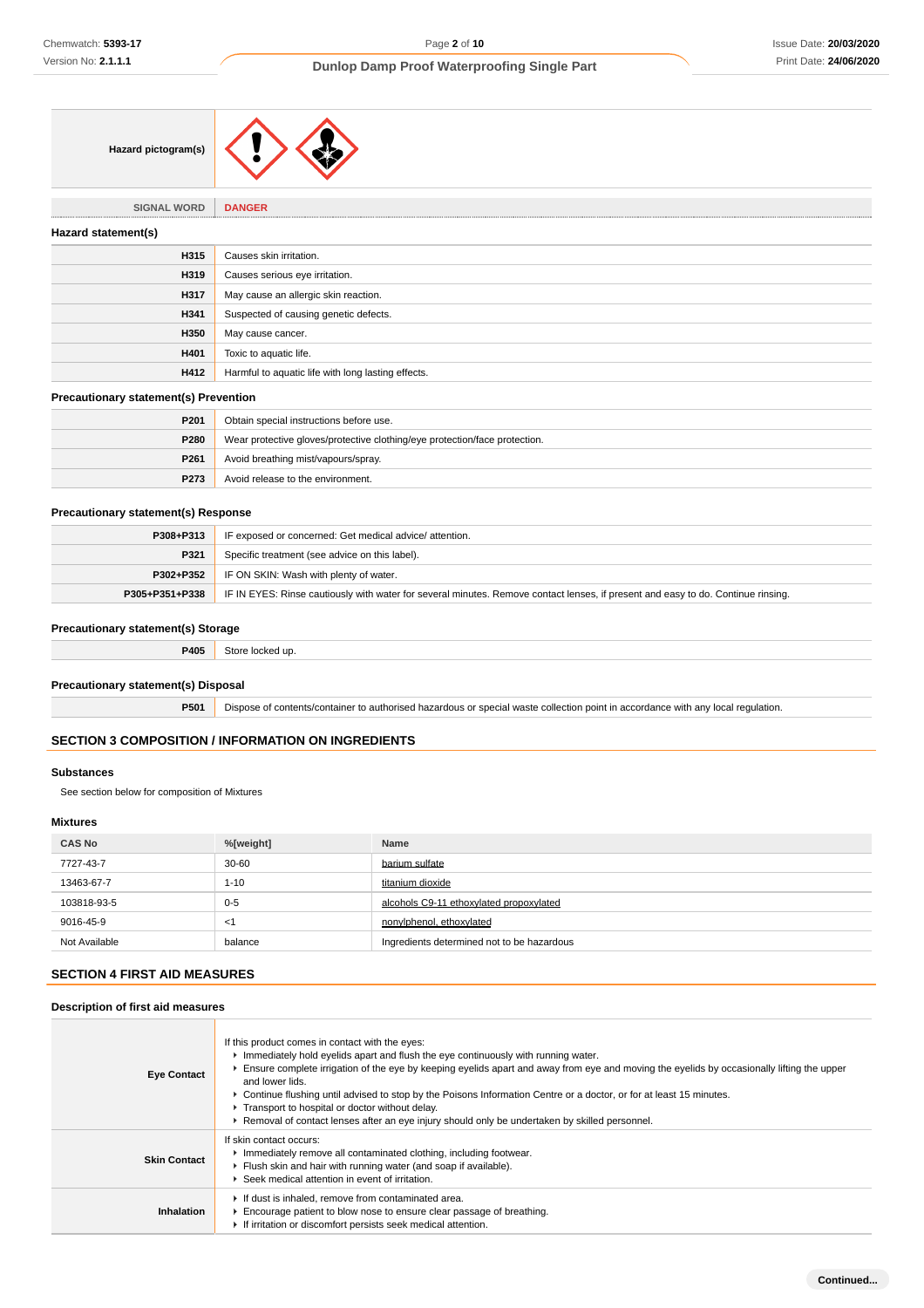**Ingestion** If swallowed do **NOT** induce vomiting. If vomiting occurs, lean patient forward or place on left side (head-down position, if possible) to maintain open airway and prevent aspiration. **• Observe the patient carefully.** Never give liquid to a person showing signs of being sleepy or with reduced awareness; i.e. becoming unconscious. Give water to rinse out mouth, then provide liquid slowly and as much as casualty can comfortably drink. Seek medical advice. **Indication of any immediate medical attention and special treatment needed**

Treat symptomatically.

- After ingestion of barium acid salts, severe gastro-intestinal irritation followed by muscle twitching, progressive flaccid paralysis and severe hypokalaemia and hypertension, occurs.
- Respiratory failure, renal failure and occasional cardiac dysrhythmias may result from an acute ingestion.
- Use sodium sulfate as a cathartic. Add 5-10 gm of sodium sulfate to lavage solution or as fluid supplement to Ipecac syrup (the sulfate salt is not absorbed)
- Monitor cardiac rhythm and serum potassium closely to establish the trend over the first 24 hours. Large doses of potassium may be needed to correct the hypokalaemia.
- Administer generous amounts of fluid replacement but monitor the urine and serum for evidence of renal failure. [Ellenhorn and Barceloux: Medical Toxicology]

#### **SECTION 5 FIREFIGHTING MEASURES**

#### **Extinguishing media**

**There is no restriction on the type of extinguisher which may be used.** Use extinguishing media suitable for surrounding area.

#### **Special hazards arising from the substrate or mixture**

| Fire Incompatibility           | ► Avoid contamination with oxidising agents i.e. nitrates, oxidising acids, chlorine bleaches, pool chlorine etc. as ignition may result                                                                                                                                                                                                                                                                                                                                                                                                                                 |
|--------------------------------|--------------------------------------------------------------------------------------------------------------------------------------------------------------------------------------------------------------------------------------------------------------------------------------------------------------------------------------------------------------------------------------------------------------------------------------------------------------------------------------------------------------------------------------------------------------------------|
| <b>Advice for firefighters</b> |                                                                                                                                                                                                                                                                                                                                                                                                                                                                                                                                                                          |
| <b>Fire Fighting</b>           | Alert Fire Brigade and tell them location and nature of hazard.<br>► Wear breathing apparatus plus protective gloves in the event of a fire.<br>▶ Prevent, by any means available, spillage from entering drains or water courses.<br>• Use fire fighting procedures suitable for surrounding area.                                                                                                                                                                                                                                                                      |
| <b>Fire/Explosion Hazard</b>   | • Non combustible.<br>► Not considered a significant fire risk, however containers may burn.<br>Decomposes on heating and produces:<br>carbon dioxide (CO2)<br>sulfur oxides (SOx)<br>metal oxides<br>other pyrolysis products typical of burning organic material.<br>Decomposes at high temperatures to produce barium oxide. Barium oxide is strongly alkaline and, upon contact with water, is exothermic. When<br>barium oxide reacts with oxygen to give a peroxide, there is a fire and explosion risk.<br>May emit poisonous fumes.<br>May emit corrosive fumes. |

# **SECTION 6 ACCIDENTAL RELEASE MEASURES**

**Personal precautions, protective equipment and emergency procedures**

See section 8

#### **Environmental precautions**

See section 12

#### **Methods and material for containment and cleaning up**

| <b>Minor Spills</b> | Clean up all spills immediately.<br>Avoid breathing vapours and contact with skin and eyes.<br>$\blacktriangleright$ Control personal contact with the substance, by using protective equipment.<br>► Contain and absorb spill with sand, earth, inert material or vermiculite. |
|---------------------|---------------------------------------------------------------------------------------------------------------------------------------------------------------------------------------------------------------------------------------------------------------------------------|
| <b>Major Spills</b> | Clear area of personnel and move upwind.<br>Alert Fire Brigade and tell them location and nature of hazard.<br>► Wear full body protective clothing with breathing apparatus.<br>Prevent, by all means available, spillage from entering drains or water courses.               |

Personal Protective Equipment advice is contained in Section 8 of the SDS.

# **SECTION 7 HANDLING AND STORAGE**

| Safe handling     | DO NOT allow clothing wet with material to stay in contact with skin<br>Avoid all personal contact, including inhalation.<br>▶ Wear protective clothing when risk of exposure occurs.<br>▶ Use in a well-ventilated area.<br>Prevent concentration in hollows and sumps. |
|-------------------|--------------------------------------------------------------------------------------------------------------------------------------------------------------------------------------------------------------------------------------------------------------------------|
| Other information | Store in original containers.<br>Keep containers securely sealed.<br>Store in a cool, dry, well-ventilated area.<br>Store away from incompatible materials and foodstuff containers.                                                                                     |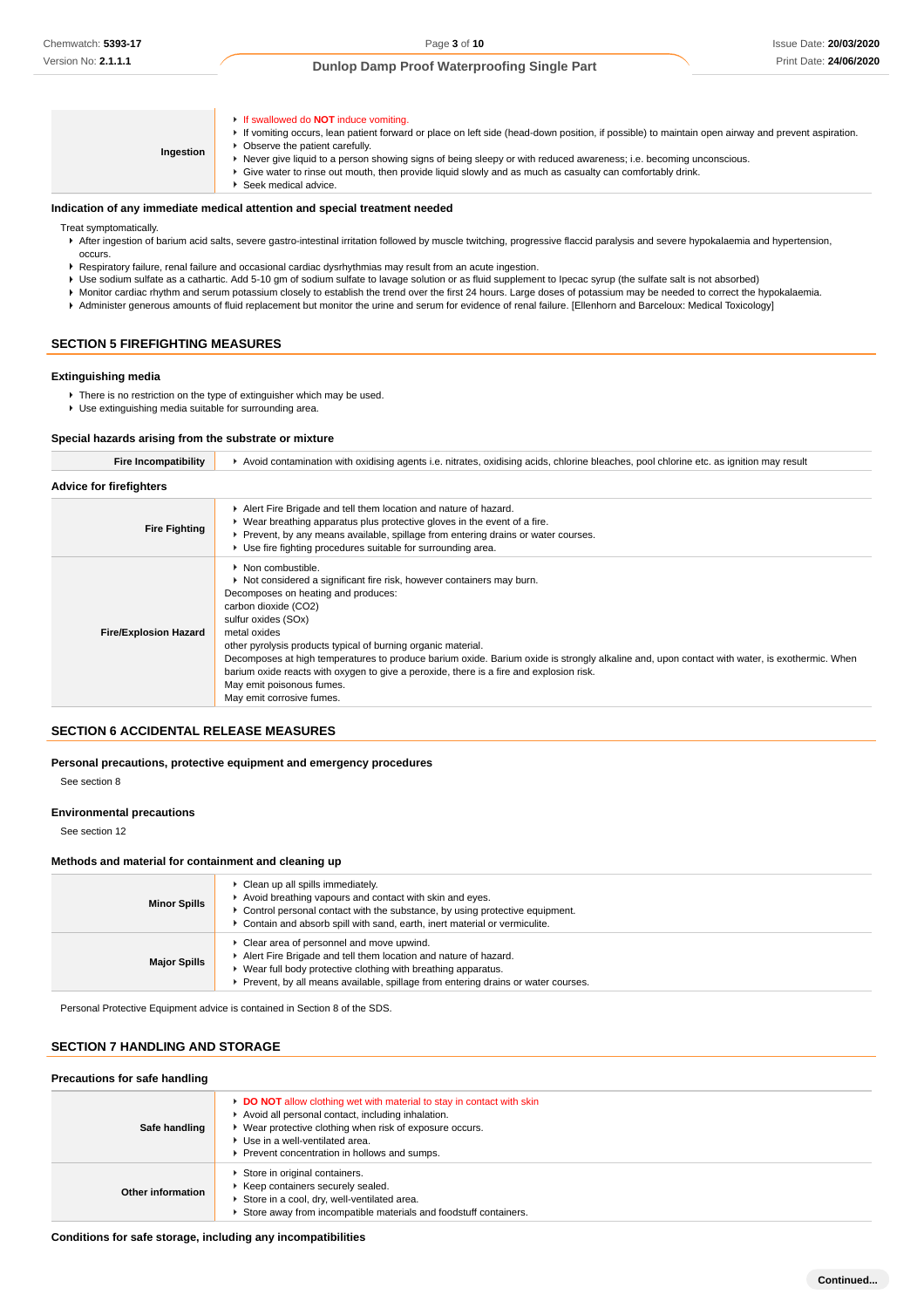| Suitable container      | • Polyethylene or polypropylene container.<br>Packing as recommended by manufacturer.<br>▶ Check all containers are clearly labelled and free from leaks. |
|-------------------------|-----------------------------------------------------------------------------------------------------------------------------------------------------------|
| Storage incompatibility | Avoid reaction with oxidising agents                                                                                                                      |

# **SECTION 8 EXPOSURE CONTROLS / PERSONAL PROTECTION**

# **Control parameters**

# **OCCUPATIONAL EXPOSURE LIMITS (OEL)**

# **INGREDIENT DATA**

| Source                                            | Ingredient       | <b>Material name</b> | <b>TWA</b>          | <b>STEL</b>   | Peak          | <b>Notes</b>  |
|---------------------------------------------------|------------------|----------------------|---------------------|---------------|---------------|---------------|
| New Zealand Workplace<br>Exposure Standards (WES) | barium sulfate   | Barium sulphate      | $10 \text{ ma/m}$ 3 | Not Available | Not Available | Not Available |
| New Zealand Workplace<br>Exposure Standards (WES) | titanium dioxide | Titanium dioxide     | $10 \text{ ma/m}$ 3 | Not Available | Not Available | Not Available |

# **EMERGENCY LIMITS**

| Ingredient                                 | <b>Material name</b>                                              |                     | TEEL-1               | TEEL-2    | TEEL-3                  |
|--------------------------------------------|-------------------------------------------------------------------|---------------------|----------------------|-----------|-------------------------|
| barium sulfate                             | Barium sulfate                                                    |                     | $15 \text{ mg/m}$    | 170 mg/m3 | 990 mg/m3               |
| titanium dioxide                           | Titanium oxide; (Titanium dioxide)                                |                     | $30 \text{ mg/m}$    | 330 mg/m3 | $2,000 \,\mathrm{mg/m}$ |
| nonylphenol, ethoxylated                   | Glycols, polyethylene, mono(p-nonylphenyl) ether                  |                     | $4.5 \text{ mg/m}$ 3 | 49 mg/m3  | $300 \text{ mg/m}$      |
| nonylphenol, ethoxylated                   | Ethoxylated nonylphenol; (Nonyl phenyl polyethylene glycol ether) |                     | 43 mg/m3             | 470 mg/m3 | 5,400 mg/m3             |
|                                            |                                                                   |                     |                      |           |                         |
| Ingredient                                 | <b>Original IDLH</b>                                              | <b>Revised IDLH</b> |                      |           |                         |
| barium sulfate                             | Not Available                                                     | Not Available       |                      |           |                         |
| titanium dioxide                           | 5,000 mg/m3                                                       | Not Available       |                      |           |                         |
| alcohols C9-11 ethoxylated<br>propoxylated | Not Available                                                     | Not Available       |                      |           |                         |
| nonylphenol, ethoxylated                   | Not Available<br>Not Available                                    |                     |                      |           |                         |

# **OCCUPATIONAL EXPOSURE BANDING**

| Ingredient                                 | <b>Occupational Exposure Band Rating</b>                                                                                                                                                                                                                                                 | <b>Occupational Exposure Band Limit</b> |  |
|--------------------------------------------|------------------------------------------------------------------------------------------------------------------------------------------------------------------------------------------------------------------------------------------------------------------------------------------|-----------------------------------------|--|
| alcohols C9-11 ethoxylated<br>propoxylated |                                                                                                                                                                                                                                                                                          | $\leq 0.1$ ppm                          |  |
| nonylphenol, ethoxylated                   |                                                                                                                                                                                                                                                                                          | $\leq 0.1$ ppm                          |  |
| Notes:                                     | Occupational exposure banding is a process of assigning chemicals into specific categories or bands based on a chemical's potency and the<br>adverse health outcomes associated with exposure. The output of this process is an occupational exposure band (OEB), which corresponds to a |                                         |  |

range of exposure concentrations that are expected to protect worker health.

# **Exposure controls**

| Engineering controls are used to remove a hazard or place a barrier between the worker and the hazard. Well-designed engineering controls can<br>be highly effective in protecting workers and will typically be independent of worker interactions to provide this high level of protection.<br>The basic types of engineering controls are:<br>Process controls which involve changing the way a job activity or process is done to reduce the risk.<br>Enclosure and/or isolation of emission source which keeps a selected hazard "physically" away from the worker and ventilation that strategically<br>"adds" and "removes" air in the work environment.                                                                                                                                                                                                                                                                                                                                                       |
|-----------------------------------------------------------------------------------------------------------------------------------------------------------------------------------------------------------------------------------------------------------------------------------------------------------------------------------------------------------------------------------------------------------------------------------------------------------------------------------------------------------------------------------------------------------------------------------------------------------------------------------------------------------------------------------------------------------------------------------------------------------------------------------------------------------------------------------------------------------------------------------------------------------------------------------------------------------------------------------------------------------------------|
|                                                                                                                                                                                                                                                                                                                                                                                                                                                                                                                                                                                                                                                                                                                                                                                                                                                                                                                                                                                                                       |
| Safety glasses with side shields.<br>Chemical goggles.<br>▶ Contact lenses may pose a special hazard; soft contact lenses may absorb and concentrate irritants. A written policy document, describing<br>the wearing of lenses or restrictions on use, should be created for each workplace or task.                                                                                                                                                                                                                                                                                                                                                                                                                                                                                                                                                                                                                                                                                                                  |
| See Hand protection below                                                                                                                                                                                                                                                                                                                                                                                                                                                                                                                                                                                                                                                                                                                                                                                                                                                                                                                                                                                             |
| ▶ Wear chemical protective gloves, e.g. PVC.<br>▶ Wear safety footwear or safety gumboots, e.g. Rubber<br>NOTE:<br>▶ The material may produce skin sensitisation in predisposed individuals. Care must be taken, when removing gloves and other protective<br>equipment, to avoid all possible skin contact.<br>▶ Contaminated leather items, such as shoes, belts and watch-bands should be removed and destroyed.<br>The selection of suitable gloves does not only depend on the material, but also on further marks of quality which vary from manufacturer to<br>manufacturer. Where the chemical is a preparation of several substances, the resistance of the glove material can not be calculated in advance<br>and has therefore to be checked prior to the application.<br>The exact break through time for substances has to be obtained from the manufacturer of the protective gloves and has to be observed when<br>making a final choice.<br>Personal hygiene is a key element of effective hand care. |
| See Other protection below                                                                                                                                                                                                                                                                                                                                                                                                                                                                                                                                                                                                                                                                                                                                                                                                                                                                                                                                                                                            |
| Employees working with confirmed human carcinogens should be provided with, and be required to wear, clean, full body protective clothing<br>(smocks, coveralls, or long-sleeved shirt and pants), shoe covers and gloves prior to entering the regulated area. [AS/NZS ISO 6529:2006 or<br>national equivalent]<br>Employees engaged in handling operations involving carcinogens should be provided with, and required to wear and use half-face filter-type                                                                                                                                                                                                                                                                                                                                                                                                                                                                                                                                                        |
|                                                                                                                                                                                                                                                                                                                                                                                                                                                                                                                                                                                                                                                                                                                                                                                                                                                                                                                                                                                                                       |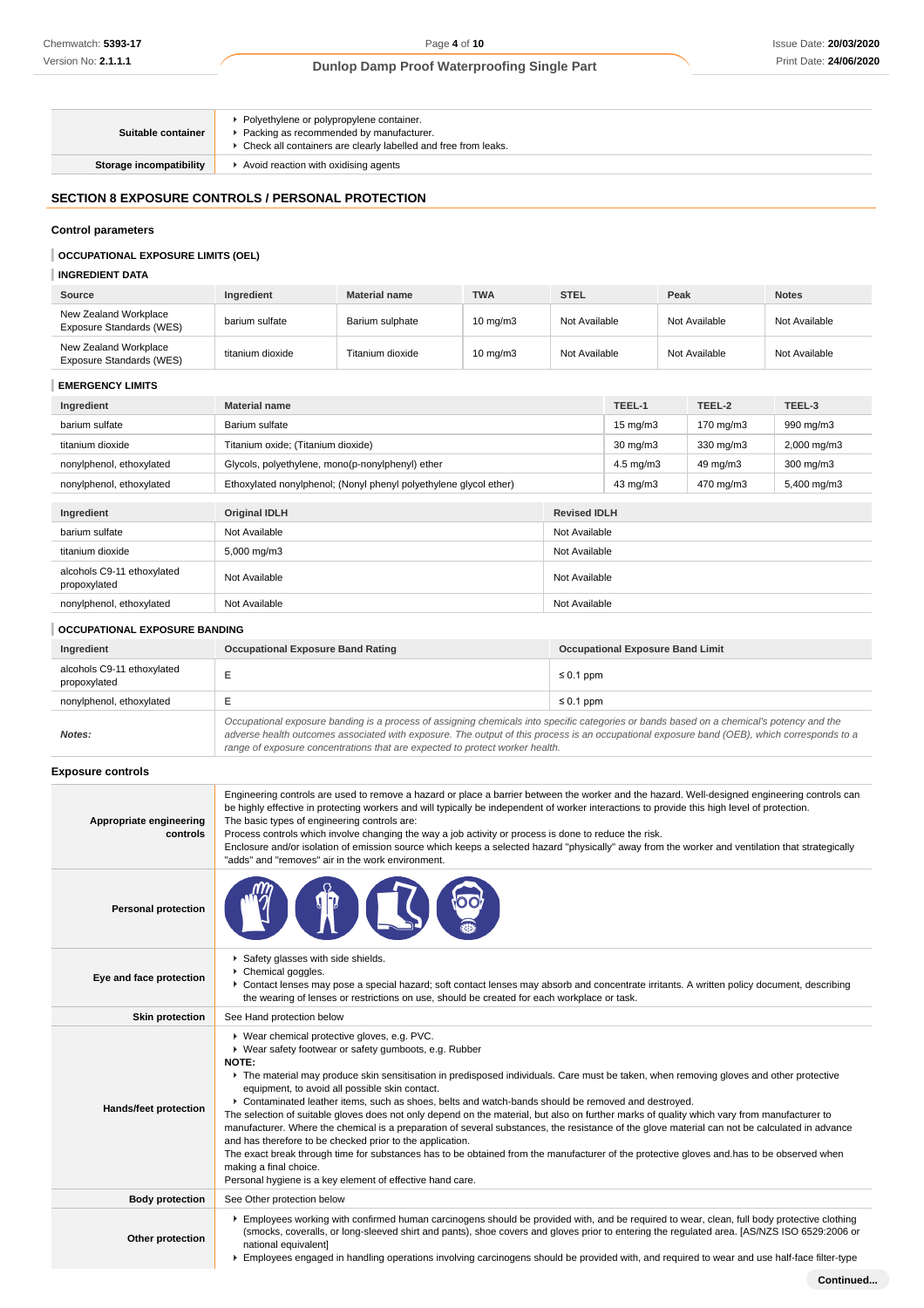respirators with filters for dusts, mists and fumes, or air purifying canisters or cartridges. A respirator affording higher levels of protection may be substituted. [AS/NZS 1715 or national equivalent]

- Emergency deluge showers and eyewash fountains, supplied with potable water, should be located near, within sight of, and on the same level with locations where direct exposure is likely.
- Prior to each exit from an area containing confirmed human carcinogens, employees should be required to remove and leave protective clothing and equipment at the point of exit and at the last exit of the day, to place used clothing and equipment in impervious containers at the point of exit for purposes of decontamination or disposal. The contents of such impervious containers must be identified with suitable labels. For maintenance and decontamination activities, authorized employees entering the area should be provided with and required to wear clean, impervious garments, including gloves, boots and continuous-air supplied hood. Prior to removing protective garments the employee should undergo decontamination and be required to shower upon removal of the garments and hood.
	- ▶ Overalls.
	- ▶ P.V.C apron.
	- Barrier cream.
	- ▶ Skin cleansing cream.

#### **Recommended material(s)**

#### **GLOVE SELECTION INDEX**

Glove selection is based on a modified presentation of the:

 **"Forsberg Clothing Performance Index".**

 The effect(s) of the following substance(s) are taken into account in the **computergenerated** selection:

Dunlop Damp Proof Waterproofing Single Part

| <b>Material</b>       | <b>CPI</b> |
|-----------------------|------------|
| <b>BUTYL</b>          | C          |
| <b>BUTYL/NEOPRENE</b> | C          |
| CPE                   | C          |
| <b>NATURAL RUBBER</b> | C          |
| <b>NEOPRENE</b>       | C          |
| <b>PVA</b>            | C          |
| SARANEX-23            | C          |
| <b>VITON</b>          | C          |
| VITON/NEOPRENE        | C          |

#### \* CPI - Chemwatch Performance Index

A: Best Selection

B: Satisfactory; may degrade after 4 hours continuous immersion

C: Poor to Dangerous Choice for other than short term immersion **NOTE**: As a series of factors will influence the actual performance of the glove, a final

selection must be based on detailed observation. - \* Where the glove is to be used on a short term, casual or infrequent basis, factors such

as "feel" or convenience (e.g. disposability), may dictate a choice of gloves which might otherwise be unsuitable following long-term or frequent use. A qualified practitioner should be consulted.

#### **Respiratory protection**

Type AK-P Filter of sufficient capacity. (AS/NZS 1716 & 1715, EN 143:2000 & 149:2001, ANSI Z88 or national equivalent)

Where the concentration of gas/particulates in the breathing zone, approaches or exceeds the "Exposure Standard" (or ES), respiratory protection is required. Degree of protection varies with both face-piece and Class of filter; the nature of protection varies with Type of filter.

| <b>Required Minimum</b><br><b>Protection Factor</b> | <b>Half-Face</b><br>Respirator | <b>Full-Face</b><br>Respirator     | <b>Powered Air</b><br>Respirator        |
|-----------------------------------------------------|--------------------------------|------------------------------------|-----------------------------------------|
| up to $10 \times ES$                                | AK-AUS P2                      | $\blacksquare$                     | AK-PAPR-AUS /<br>Class 1 P <sub>2</sub> |
| up to $50 \times ES$                                | ۰                              | AK-AUS / Class<br>1 P <sub>2</sub> | ۰                                       |
| up to $100 \times ES$                               |                                | AK-2 P2                            | AK-PAPR-2 P2 ^                          |

#### ^ - Full-face

A(All classes) = Organic vapours, B AUS or B1 = Acid gasses, B2 = Acid gas or hydrogen cyanide(HCN), B3 = Acid gas or hydrogen cyanide(HCN), E = Sulfur dioxide(SO2), G = Agricultural chemicals, K = Ammonia(NH3), Hg = Mercury, NO = Oxides of nitrogen,  $MB = M$ ethyl bromide,  $AX = Low$  boiling point organic compounds(below 65 degC)

- Cartridge respirators should never be used for emergency ingress or in areas of unknown vapour concentrations or oxygen content.
- ▶ The wearer must be warned to leave the contaminated area immediately on detecting any odours through the respirator. The odour may indicate that the mask is not functioning properly, that the vapour concentration is too high, or that the mask is not properly fitted. Because of these limitations, only restricted use of cartridge respirators is considered appropriate.
- Cartridge performance is affected by humidity. Cartridges should be changed after 2 hr of continuous use unless it is determined that the humidity is less than 75%, in which case, cartridges can be used for 4 hr. Used cartridges should be discarded daily, regardless of the length of time used

# **SECTION 9 PHYSICAL AND CHEMICAL PROPERTIES**

#### **Information on basic physical and chemical properties**

| Appearance                                      | Grey liquid; partly mixes with water. |                                            |                |
|-------------------------------------------------|---------------------------------------|--------------------------------------------|----------------|
|                                                 |                                       |                                            |                |
| <b>Physical state</b>                           | Liquid                                | Relative density (Water = 1)               | Not Available  |
| Odour                                           | Not Available                         | Partition coefficient n-octanol<br>/ water | Not Available  |
| <b>Odour threshold</b>                          | Not Available                         | Auto-ignition temperature (°C)             | Not Applicable |
| pH (as supplied)                                | Not Available                         | Decomposition temperature                  | Not Available  |
| Melting point / freezing point<br>(°C)          | Not Applicable                        | Viscosity (cSt)                            | Not Available  |
| Initial boiling point and boiling<br>range (°C) | Not Available                         | Molecular weight (g/mol)                   | Not Applicable |
| Flash point (°C)                                | Not Applicable                        | <b>Taste</b>                               | Not Available  |
| <b>Evaporation rate</b>                         | Not Available                         | <b>Explosive properties</b>                | Not Available  |
| Flammability                                    | Not Applicable                        | <b>Oxidising properties</b>                | Not Available  |
| Upper Explosive Limit (%)                       | Not Applicable                        | Surface Tension (dyn/cm or<br>$mN/m$ )     | Not Available  |
| Lower Explosive Limit (%)                       | Not Applicable                        | <b>Volatile Component (%vol)</b>           | Not Available  |
| Vapour pressure (kPa)                           | Not Available                         | Gas group                                  | Not Available  |
| Solubility in water                             | Partly miscible                       | pH as a solution (1%)                      | Not Available  |
| Vapour density (Air = 1)                        | Not Available                         | VOC g/L                                    | Not Available  |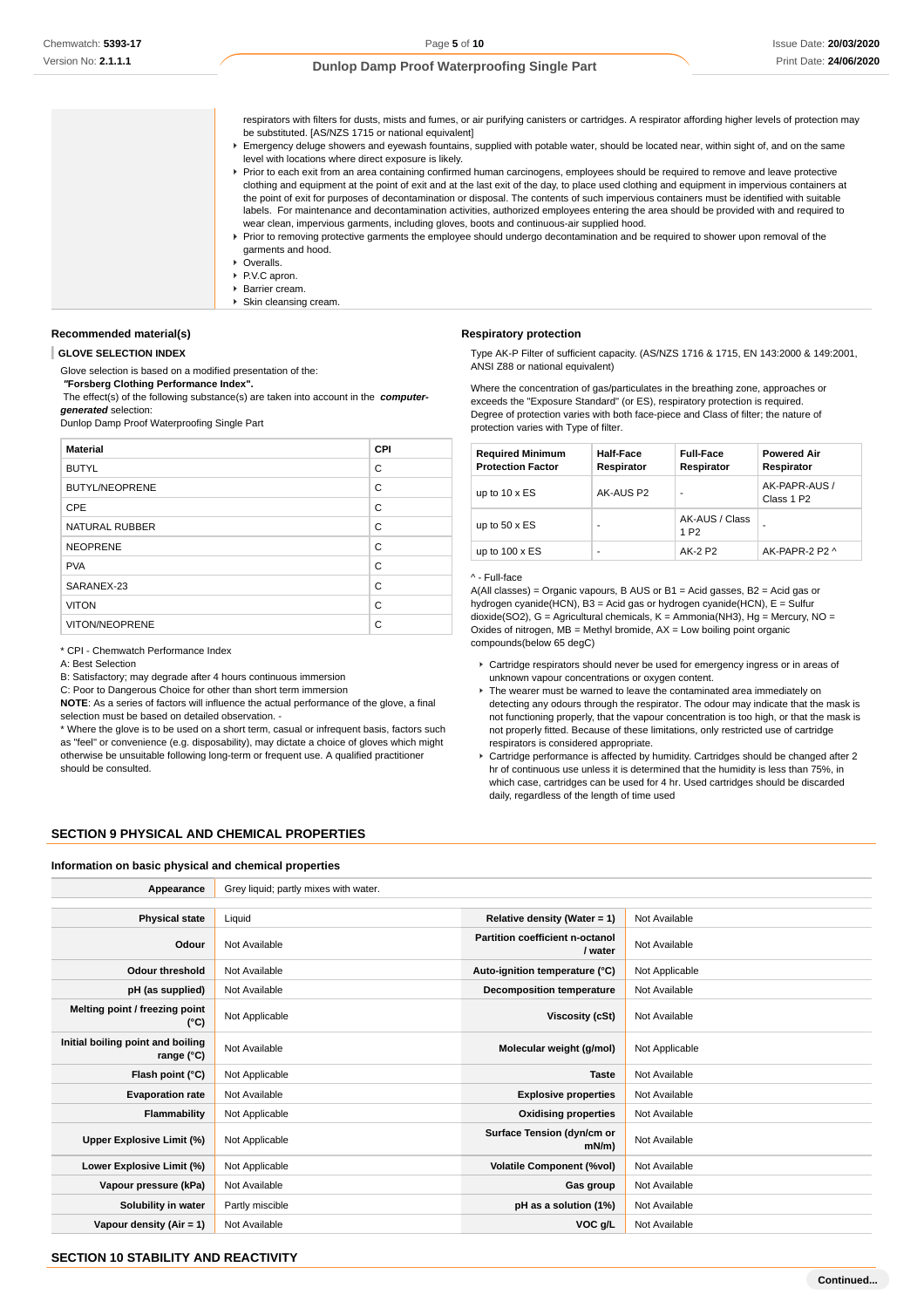| Reactivity                                 | See section 7                                                                                                                        |
|--------------------------------------------|--------------------------------------------------------------------------------------------------------------------------------------|
| <b>Chemical stability</b>                  | • Unstable in the presence of incompatible materials.<br>▶ Product is considered stable.<br>Hazardous polymerisation will not occur. |
| Possibility of hazardous<br>reactions      | See section 7                                                                                                                        |
| <b>Conditions to avoid</b>                 | See section 7                                                                                                                        |
| Incompatible materials                     | See section 7                                                                                                                        |
| <b>Hazardous decomposition</b><br>products | See section 5                                                                                                                        |

# **SECTION 11 TOXICOLOGICAL INFORMATION**

#### **Information on toxicological effects**

| <b>Inhaled</b>      | The material is not thought to produce either adverse health effects or irritation of the respiratory tract following inhalation (as classified by EC<br>Directives using animal models). Nevertheless, adverse systemic effects have been produced following exposure of animals by at least one other<br>route and good hygiene practice requires that exposure be kept to a minimum and that suitable control measures be used in an occupational<br>setting.<br>Not normally a hazard due to non-volatile nature of product                                                                                                                                                                                                                                                                                                                                                                                                                                                                                                                                                        |
|---------------------|----------------------------------------------------------------------------------------------------------------------------------------------------------------------------------------------------------------------------------------------------------------------------------------------------------------------------------------------------------------------------------------------------------------------------------------------------------------------------------------------------------------------------------------------------------------------------------------------------------------------------------------------------------------------------------------------------------------------------------------------------------------------------------------------------------------------------------------------------------------------------------------------------------------------------------------------------------------------------------------------------------------------------------------------------------------------------------------|
| Ingestion           | Accidental ingestion of the material may be damaging to the health of the individual.                                                                                                                                                                                                                                                                                                                                                                                                                                                                                                                                                                                                                                                                                                                                                                                                                                                                                                                                                                                                  |
| <b>Skin Contact</b> | This material can cause inflammation of the skin on contact in some persons.<br>The material may accentuate any pre-existing dermatitis condition<br>Open cuts, abraded or irritated skin should not be exposed to this material<br>Entry into the blood-stream, through, for example, cuts, abrasions or lesions, may produce systemic injury with harmful effects. Examine the skin<br>prior to the use of the material and ensure that any external damage is suitably protected.                                                                                                                                                                                                                                                                                                                                                                                                                                                                                                                                                                                                   |
| Eye                 | If applied to the eyes, this material causes severe eye damage.                                                                                                                                                                                                                                                                                                                                                                                                                                                                                                                                                                                                                                                                                                                                                                                                                                                                                                                                                                                                                        |
| Chronic             | Strong evidence exists that this substance may cause irreversible mutations (though not lethal) even following a single exposure.<br>Skin contact with the material is more likely to cause a sensitisation reaction in some persons compared to the general population.<br>There is ample evidence that this material can be regarded as being able to cause cancer in humans based on experiments and other<br>information.<br>Ample evidence from experiments exists that there is a suspicion this material directly reduces fertility.<br>Based on experience with animal studies, exposure to the material may result in toxic effects to the development of the foetus, at levels which do<br>not cause significant toxic effects to the mother.<br>Substance accumulation, in the human body, may occur and may cause some concern following repeated or long-term occupational exposure.<br>Barium compounds may cause high blood pressure, airway irritation and damage the liver, spleen and bone marrow. Prolonged exposure may<br>cause a lung inflammation and scarring. |

| <b>Dunlop Damp Proof</b>                   | <b>TOXICITY</b>                                     | <b>IRRITATION</b>                                                                                                                      |
|--------------------------------------------|-----------------------------------------------------|----------------------------------------------------------------------------------------------------------------------------------------|
| <b>Waterproofing Single Part</b>           | Not Available                                       | Not Available                                                                                                                          |
|                                            | <b>TOXICITY</b>                                     | <b>IRRITATION</b>                                                                                                                      |
| barium sulfate                             | dermal (rat) LD50: >2000 mg/kg $[1]$                | Not Available                                                                                                                          |
|                                            | Oral (mouse) LD50: >3000 mg/kg <sup>[2]</sup>       |                                                                                                                                        |
|                                            | <b>TOXICITY</b>                                     | <b>IRRITATION</b>                                                                                                                      |
|                                            | dermal (hamster) LD50: >=10000 mg/kg <sup>[2]</sup> | Eye: no adverse effect observed (not irritating)[1]                                                                                    |
| titanium dioxide                           | Oral (rat) LD50: >2000 mg/kg[1]                     | Skin (human): 0.3 mg /3D (int)-mild *                                                                                                  |
|                                            |                                                     | Skin: no adverse effect observed (not irritating)[1]                                                                                   |
|                                            | <b>TOXICITY</b>                                     | <b>IRRITATION</b>                                                                                                                      |
| alcohols C9-11 ethoxylated<br>propoxylated | Dermal (rabbit) LD50: >2000 mg/kg <sup>[2]</sup>    | Eye (human): SEVERE                                                                                                                    |
|                                            | Oral (rat) LD50: 1378 mg/kg <sup>[2]</sup>          | Skin: SEVERE                                                                                                                           |
|                                            | <b>TOXICITY</b>                                     | <b>IRRITATION</b>                                                                                                                      |
|                                            | Dermal (rabbit) LD50: 1780 mg/kg <sup>[2]</sup>     | Eye (rabbit): 5 mg SEVERE                                                                                                              |
| nonylphenol, ethoxylated                   | Oral (rat) LD50: 1310 mg/kg[2]                      | Eye: adverse effect observed (irritating)[1]                                                                                           |
|                                            |                                                     | Skin (human): 15 mg/3D mild                                                                                                            |
|                                            |                                                     | Skin (rabbit): 500 mg mild                                                                                                             |
|                                            |                                                     | Skin: adverse effect observed (irritating)[1]                                                                                          |
| Legend:                                    |                                                     | 1. Value obtained from Europe ECHA Registered Substances - Acute toxicity 2.* Value obtained from manufacturer's SDS. Unless otherwise |

# specified data extracted from RTECS - Register of Toxic Effect of chemical Substances

#### **TITANIUM DIOXIDE** \* IUCLID Laboratory (in vitro) and animal studies show, exposure to the material may result in a possible risk of irreversible effects, with the possibility of producing mutation. Asthma-like symptoms may continue for months or even years after exposure to the material ends. This may be due to a non-allergic condition known as reactive airways dysfunction syndrome (RADS) which can occur after exposure to high levels of highly irritating compound. Main criteria for diagnosing RADS include the absence of previous airways disease in a non-atopic individual, with sudden onset of persistent asthma-like symptoms within minutes to hours of a documented exposure to the irritant. Other criteria for diagnosis of RADS include a reversible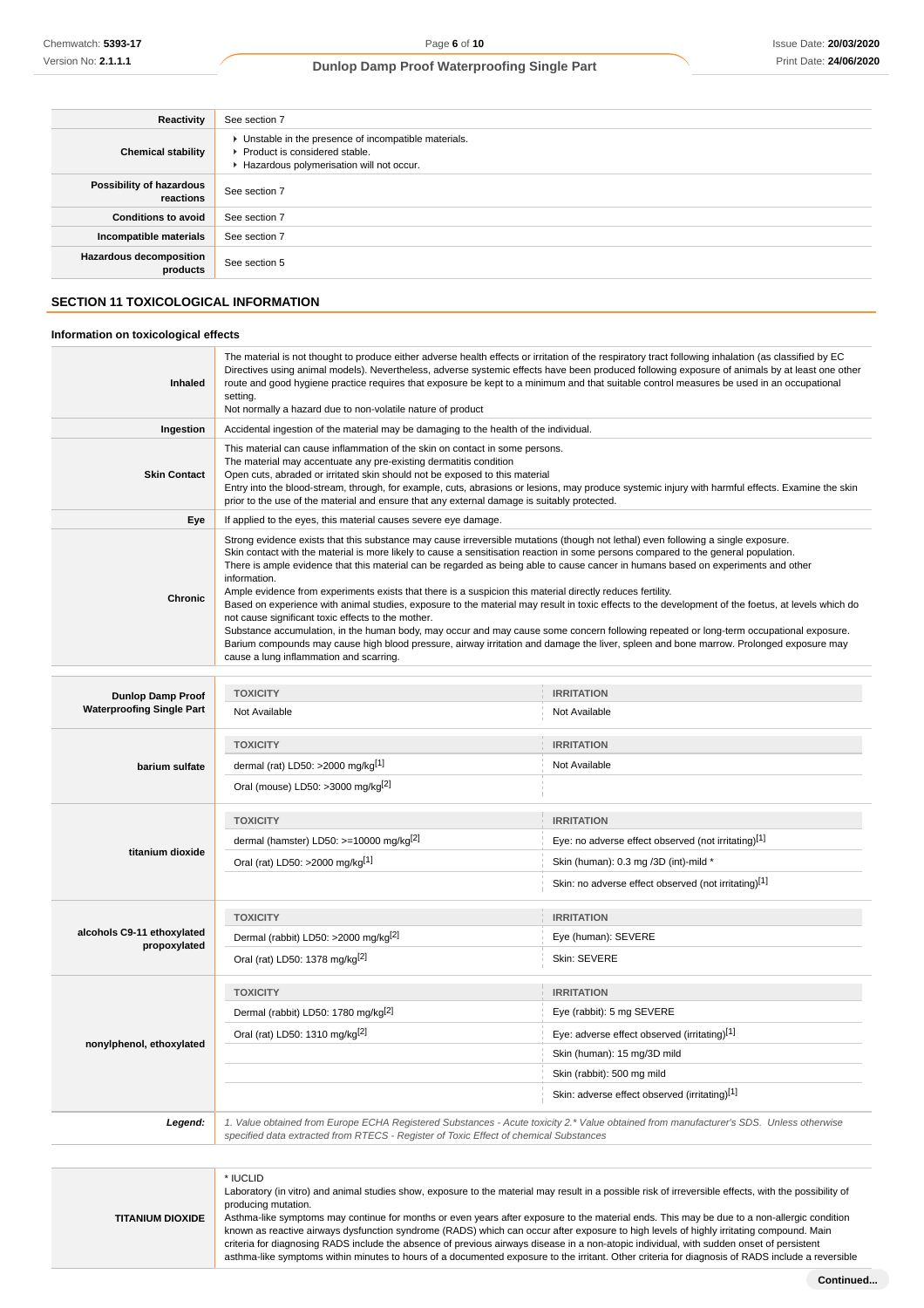| Chemwatch: 5393-17                                                                                                   |                                                                                                                                                                                                   |                                                                                                                                                                                                                                                                                                           | Page 7 of 10                                                                                                                                                                                                                                                                                                                                                                                                                                                                                                                                                                                                                                                                                                                                                                                                                                                                                                                                                                                                                                                                                                                                                                                                                                                                                                                                                                                                                                                                                                                                                               |                                                                                                                                                                     |                       | Issue Date: 20/03/2020 |
|----------------------------------------------------------------------------------------------------------------------|---------------------------------------------------------------------------------------------------------------------------------------------------------------------------------------------------|-----------------------------------------------------------------------------------------------------------------------------------------------------------------------------------------------------------------------------------------------------------------------------------------------------------|----------------------------------------------------------------------------------------------------------------------------------------------------------------------------------------------------------------------------------------------------------------------------------------------------------------------------------------------------------------------------------------------------------------------------------------------------------------------------------------------------------------------------------------------------------------------------------------------------------------------------------------------------------------------------------------------------------------------------------------------------------------------------------------------------------------------------------------------------------------------------------------------------------------------------------------------------------------------------------------------------------------------------------------------------------------------------------------------------------------------------------------------------------------------------------------------------------------------------------------------------------------------------------------------------------------------------------------------------------------------------------------------------------------------------------------------------------------------------------------------------------------------------------------------------------------------------|---------------------------------------------------------------------------------------------------------------------------------------------------------------------|-----------------------|------------------------|
| Version No: 2.1.1.1                                                                                                  |                                                                                                                                                                                                   |                                                                                                                                                                                                                                                                                                           | Dunlop Damp Proof Waterproofing Single Part                                                                                                                                                                                                                                                                                                                                                                                                                                                                                                                                                                                                                                                                                                                                                                                                                                                                                                                                                                                                                                                                                                                                                                                                                                                                                                                                                                                                                                                                                                                                |                                                                                                                                                                     |                       | Print Date: 24/06/2020 |
| ALCOHOLS C9-11<br><b>ETHOXYLATED</b><br><b>PROPOXYLATED</b>                                                          | conjunctivitis.                                                                                                                                                                                   | lymphocytic inflammation, without eosinophilia.<br>cases have been reported in experimental animals.<br>for alcohols C9-11 ethoxylated Somnolence, ataxia, diarrhoea recorded.<br>For nonylphenol and its compounds:<br>binding to estrogen receptors and acting competitively against natural estrogens. | airflow pattern on lung function tests, moderate to severe bronchial hyperreactivity on methacholine challenge testing, and the lack of minimal<br>Exposure to titanium dioxide is via inhalation, swallowing or skin contact. When inhaled, it may deposit in lung tissue and lymph nodes causing<br>dysfunction of the lungs and immune system. Absorption by the stomach and intestines depends on the size of the particle. It penetrated only the<br>outermost layer of the skin, suggesting that healthy skin may be an effective barrier. There is no substantive data on genetic damage, though<br>The material may produce moderate eye irritation leading to inflammation. Repeated or prolonged exposure to irritants may produce<br><b>WARNING:</b> This substance has been classified by the IARC as Group 2B: Possibly Carcinogenic to Humans.<br>The material may cause severe skin irritation after prolonged or repeated exposure and may produce on contact skin redness, swelling, the<br>production of vesicles, scaling and thickening of the skin. Repeated exposures may produce severe ulceration.<br>Alkylphenols like nonylphenol and bisphenol A have estrogenic effects in the body. They are known as xenoestrogens. Estrogenic substances<br>and other endocrine disruptors are compounds that have hormone-like effects in both wildlife and humans. Xenoestrogens usually function by<br>Polyethers (such as ethoxylated surfactants and polyethylene glycols) are highly susceptible to being oxidized in the air. They then form complex |                                                                                                                                                                     |                       |                        |
| <b>NONYLPHENOL,</b><br><b>ETHOXYLATED</b>                                                                            | mixtures of oxidation products.<br>For nonylphenol:                                                                                                                                               | oxidization products also cause irritation.<br>cause mutations or chromosomal aberrations.                                                                                                                                                                                                                | Animal testing reveals that whole the pure, non-oxidised surfactant is non-sensitizing, many of the oxidation products are sensitisers. The<br>Tri-ethylene glycol ethers undergo enzymatic oxidation to toxic alkoxy acids. They may irritate the skin and the eyes. At high oral doses, they may<br>cause depressed reflexes, flaccid muscle tone, breathing difficulty and coma. Death may result in experimental animal.<br>Animal testing suggests that repeated exposure to nonylphenol may cause liver changes and kidney dysfunction. Nonylphenol was not found to                                                                                                                                                                                                                                                                                                                                                                                                                                                                                                                                                                                                                                                                                                                                                                                                                                                                                                                                                                                                 |                                                                                                                                                                     |                       |                        |
| <b>BARIUM SULFATE &amp;</b><br><b>TITANIUM DIOXIDE</b>                                                               |                                                                                                                                                                                                   | No significant acute toxicological data identified in literature search.                                                                                                                                                                                                                                  |                                                                                                                                                                                                                                                                                                                                                                                                                                                                                                                                                                                                                                                                                                                                                                                                                                                                                                                                                                                                                                                                                                                                                                                                                                                                                                                                                                                                                                                                                                                                                                            |                                                                                                                                                                     |                       |                        |
| <b>TITANIUM DIOXIDE &amp;</b><br>NONYLPHENOL,<br><b>ETHOXYLATED</b>                                                  | The material may cause skin irritation after prolonged or repeated exposure and may produce on contact skin redness, swelling, the production of<br>vesicles, scaling and thickening of the skin. |                                                                                                                                                                                                                                                                                                           |                                                                                                                                                                                                                                                                                                                                                                                                                                                                                                                                                                                                                                                                                                                                                                                                                                                                                                                                                                                                                                                                                                                                                                                                                                                                                                                                                                                                                                                                                                                                                                            |                                                                                                                                                                     |                       |                        |
| <b>ALCOHOLS C9-11</b><br><b>ETHOXYLATED</b><br><b>PROPOXYLATED &amp;</b><br>NONYLPHENOL,<br><b>ETHOXYLATED</b>       | has ever been reported.<br>produce conjunctivitis.                                                                                                                                                | cancer. No adverse reproductive or developmental effects were observed.                                                                                                                                                                                                                                   | Humans have regular contact with alcohol ethoxylates through a variety of industrial and consumer products such as soaps, detergents and other<br>cleaning products. Exposure to these chemicals can occur through swallowing, inhalation, or contact with the skin or eyes. Studies of acute<br>toxicity show that relatively high volumes would have to occur to produce any toxic response. No death due to poisoning with alcohol ethoxylates<br>Both laboratory and animal testing has shown that there is no evidence for alcohol ethoxylates (AEs) causing genetic damage, mutations or<br>The material may produce severe irritation to the eye causing pronounced inflammation. Repeated or prolonged exposure to irritants may                                                                                                                                                                                                                                                                                                                                                                                                                                                                                                                                                                                                                                                                                                                                                                                                                                   |                                                                                                                                                                     |                       |                        |
| <b>Acute Toxicity</b>                                                                                                | ×                                                                                                                                                                                                 |                                                                                                                                                                                                                                                                                                           | Carcinogenicity                                                                                                                                                                                                                                                                                                                                                                                                                                                                                                                                                                                                                                                                                                                                                                                                                                                                                                                                                                                                                                                                                                                                                                                                                                                                                                                                                                                                                                                                                                                                                            | ✔                                                                                                                                                                   |                       |                        |
| <b>Skin Irritation/Corrosion</b>                                                                                     | ✔                                                                                                                                                                                                 |                                                                                                                                                                                                                                                                                                           | <b>Reproductivity</b>                                                                                                                                                                                                                                                                                                                                                                                                                                                                                                                                                                                                                                                                                                                                                                                                                                                                                                                                                                                                                                                                                                                                                                                                                                                                                                                                                                                                                                                                                                                                                      | ×                                                                                                                                                                   |                       |                        |
| <b>Serious Eye Damage/Irritation</b>                                                                                 | ✔                                                                                                                                                                                                 |                                                                                                                                                                                                                                                                                                           | <b>STOT - Single Exposure</b>                                                                                                                                                                                                                                                                                                                                                                                                                                                                                                                                                                                                                                                                                                                                                                                                                                                                                                                                                                                                                                                                                                                                                                                                                                                                                                                                                                                                                                                                                                                                              | ×                                                                                                                                                                   |                       |                        |
| <b>Respiratory or Skin</b><br>sensitisation                                                                          |                                                                                                                                                                                                   |                                                                                                                                                                                                                                                                                                           | <b>STOT - Repeated Exposure</b>                                                                                                                                                                                                                                                                                                                                                                                                                                                                                                                                                                                                                                                                                                                                                                                                                                                                                                                                                                                                                                                                                                                                                                                                                                                                                                                                                                                                                                                                                                                                            | ×                                                                                                                                                                   |                       |                        |
| <b>Mutagenicity</b>                                                                                                  | ✔                                                                                                                                                                                                 |                                                                                                                                                                                                                                                                                                           | <b>Aspiration Hazard</b>                                                                                                                                                                                                                                                                                                                                                                                                                                                                                                                                                                                                                                                                                                                                                                                                                                                                                                                                                                                                                                                                                                                                                                                                                                                                                                                                                                                                                                                                                                                                                   | ×                                                                                                                                                                   |                       |                        |
| <b>SECTION 12 ECOLOGICAL INFORMATION</b><br>Toxicity<br><b>Dunlop Damp Proof</b><br><b>Waterproofing Single Part</b> | <b>ENDPOINT</b><br>Not                                                                                                                                                                            | <b>TEST DURATION (HR)</b><br>Not Available                                                                                                                                                                                                                                                                | Legend:<br><b>SPECIES</b><br>Not Available                                                                                                                                                                                                                                                                                                                                                                                                                                                                                                                                                                                                                                                                                                                                                                                                                                                                                                                                                                                                                                                                                                                                                                                                                                                                                                                                                                                                                                                                                                                                 | $\blacktriangleright$ – Data either not available or does not fill the criteria for classification<br>$\blacktriangleright$ - Data available to make classification | VALUE<br>Not          | <b>SOURCE</b><br>Not   |
|                                                                                                                      | Available                                                                                                                                                                                         |                                                                                                                                                                                                                                                                                                           |                                                                                                                                                                                                                                                                                                                                                                                                                                                                                                                                                                                                                                                                                                                                                                                                                                                                                                                                                                                                                                                                                                                                                                                                                                                                                                                                                                                                                                                                                                                                                                            |                                                                                                                                                                     | Available             | Available              |
|                                                                                                                      | <b>ENDPOINT</b>                                                                                                                                                                                   | <b>TEST DURATION (HR)</b>                                                                                                                                                                                                                                                                                 | <b>SPECIES</b>                                                                                                                                                                                                                                                                                                                                                                                                                                                                                                                                                                                                                                                                                                                                                                                                                                                                                                                                                                                                                                                                                                                                                                                                                                                                                                                                                                                                                                                                                                                                                             |                                                                                                                                                                     | VALUE                 | <b>SOURCE</b>          |
|                                                                                                                      | <b>LC50</b>                                                                                                                                                                                       | 96                                                                                                                                                                                                                                                                                                        | Fish                                                                                                                                                                                                                                                                                                                                                                                                                                                                                                                                                                                                                                                                                                                                                                                                                                                                                                                                                                                                                                                                                                                                                                                                                                                                                                                                                                                                                                                                                                                                                                       |                                                                                                                                                                     | $>3.5$ mg/L           | 2                      |
| barium sulfate                                                                                                       | <b>EC50</b>                                                                                                                                                                                       | 48                                                                                                                                                                                                                                                                                                        | Crustacea                                                                                                                                                                                                                                                                                                                                                                                                                                                                                                                                                                                                                                                                                                                                                                                                                                                                                                                                                                                                                                                                                                                                                                                                                                                                                                                                                                                                                                                                                                                                                                  |                                                                                                                                                                     | 0.032-mg/L            | 2                      |
|                                                                                                                      | <b>EC50</b>                                                                                                                                                                                       | 72                                                                                                                                                                                                                                                                                                        | Algae or other aquatic plants                                                                                                                                                                                                                                                                                                                                                                                                                                                                                                                                                                                                                                                                                                                                                                                                                                                                                                                                                                                                                                                                                                                                                                                                                                                                                                                                                                                                                                                                                                                                              |                                                                                                                                                                     | >1.15mg/L             | 2                      |
|                                                                                                                      | <b>NOEC</b>                                                                                                                                                                                       | 2016                                                                                                                                                                                                                                                                                                      | Algae or other aquatic plants                                                                                                                                                                                                                                                                                                                                                                                                                                                                                                                                                                                                                                                                                                                                                                                                                                                                                                                                                                                                                                                                                                                                                                                                                                                                                                                                                                                                                                                                                                                                              |                                                                                                                                                                     | $0.004$ -mg/L         | 2                      |
|                                                                                                                      | <b>ENDPOINT</b>                                                                                                                                                                                   | <b>TEST DURATION (HR)</b>                                                                                                                                                                                                                                                                                 | <b>SPECIES</b>                                                                                                                                                                                                                                                                                                                                                                                                                                                                                                                                                                                                                                                                                                                                                                                                                                                                                                                                                                                                                                                                                                                                                                                                                                                                                                                                                                                                                                                                                                                                                             |                                                                                                                                                                     | VALUE                 | <b>SOURCE</b>          |
|                                                                                                                      | <b>LC50</b>                                                                                                                                                                                       | 96                                                                                                                                                                                                                                                                                                        | Fish                                                                                                                                                                                                                                                                                                                                                                                                                                                                                                                                                                                                                                                                                                                                                                                                                                                                                                                                                                                                                                                                                                                                                                                                                                                                                                                                                                                                                                                                                                                                                                       |                                                                                                                                                                     | $>1$ -mg/L            | $\overline{c}$         |
| titanium dioxide                                                                                                     | EC50                                                                                                                                                                                              | 48                                                                                                                                                                                                                                                                                                        | Crustacea                                                                                                                                                                                                                                                                                                                                                                                                                                                                                                                                                                                                                                                                                                                                                                                                                                                                                                                                                                                                                                                                                                                                                                                                                                                                                                                                                                                                                                                                                                                                                                  |                                                                                                                                                                     | >1-mg/L               | 2                      |
|                                                                                                                      |                                                                                                                                                                                                   |                                                                                                                                                                                                                                                                                                           |                                                                                                                                                                                                                                                                                                                                                                                                                                                                                                                                                                                                                                                                                                                                                                                                                                                                                                                                                                                                                                                                                                                                                                                                                                                                                                                                                                                                                                                                                                                                                                            |                                                                                                                                                                     |                       |                        |
|                                                                                                                      | EC50<br><b>NOEC</b>                                                                                                                                                                               | 72<br>336                                                                                                                                                                                                                                                                                                 | Algae or other aquatic plants<br>Fish                                                                                                                                                                                                                                                                                                                                                                                                                                                                                                                                                                                                                                                                                                                                                                                                                                                                                                                                                                                                                                                                                                                                                                                                                                                                                                                                                                                                                                                                                                                                      |                                                                                                                                                                     | 5.83mg/L<br>0.089mg/L | 4<br>4                 |
|                                                                                                                      |                                                                                                                                                                                                   |                                                                                                                                                                                                                                                                                                           |                                                                                                                                                                                                                                                                                                                                                                                                                                                                                                                                                                                                                                                                                                                                                                                                                                                                                                                                                                                                                                                                                                                                                                                                                                                                                                                                                                                                                                                                                                                                                                            |                                                                                                                                                                     |                       |                        |
| alcohols C9-11 ethoxylated<br>propoxylated                                                                           | <b>ENDPOINT</b><br>Not                                                                                                                                                                            | <b>TEST DURATION (HR)</b><br>Not Available                                                                                                                                                                                                                                                                | <b>SPECIES</b><br>Not Available                                                                                                                                                                                                                                                                                                                                                                                                                                                                                                                                                                                                                                                                                                                                                                                                                                                                                                                                                                                                                                                                                                                                                                                                                                                                                                                                                                                                                                                                                                                                            |                                                                                                                                                                     | VALUE<br>Not          | <b>SOURCE</b><br>Not   |
|                                                                                                                      | Available                                                                                                                                                                                         |                                                                                                                                                                                                                                                                                                           |                                                                                                                                                                                                                                                                                                                                                                                                                                                                                                                                                                                                                                                                                                                                                                                                                                                                                                                                                                                                                                                                                                                                                                                                                                                                                                                                                                                                                                                                                                                                                                            |                                                                                                                                                                     | Available             | Available              |

# **SECTION 12 ECOLOGICAL INFORMATION**

# **Toxicity**

|                                                              | <b>ENDPOINT</b>         | <b>TEST DURATION (HR)</b> | <b>SPECIES</b>                | <b>VALUE</b>     | <b>SOURCE</b>    |
|--------------------------------------------------------------|-------------------------|---------------------------|-------------------------------|------------------|------------------|
| <b>Dunlop Damp Proof</b><br><b>Waterproofing Single Part</b> | <b>Not</b><br>Available | Not Available             | Not Available                 | Not<br>Available | Not<br>Available |
|                                                              | <b>ENDPOINT</b>         | <b>TEST DURATION (HR)</b> | <b>SPECIES</b>                | <b>VALUE</b>     | <b>SOURCE</b>    |
|                                                              | <b>LC50</b>             | 96                        | Fish                          | $>3.5$ mg/L      | 2                |
| barium sulfate                                               | EC50                    | 48                        | Crustacea                     | 0.032-mg/L       | $\overline{2}$   |
|                                                              | <b>EC50</b>             | 72                        | Algae or other aquatic plants | $>1.15$ mg/L     | $\overline{2}$   |
|                                                              | <b>NOEC</b>             | 2016                      | Algae or other aquatic plants | $0.004$ -mg/L    | $\overline{2}$   |
|                                                              | <b>ENDPOINT</b>         | <b>TEST DURATION (HR)</b> | <b>SPECIES</b>                | <b>VALUE</b>     | <b>SOURCE</b>    |
|                                                              | <b>LC50</b>             | 96                        | Fish                          | $>1$ -mg/L       | 2                |
| titanium dioxide                                             | EC50                    | 48                        | Crustacea                     | $>1$ -mg/L       | 2                |
|                                                              | EC50                    | 72                        | Algae or other aquatic plants | 5.83mg/L         | $\overline{4}$   |
|                                                              | <b>NOEC</b>             | 336                       | Fish                          | 0.089mg/L        | $\overline{4}$   |
| alcohols C9-11 ethoxylated<br>propoxylated                   | <b>ENDPOINT</b>         | <b>TEST DURATION (HR)</b> | <b>SPECIES</b>                | <b>VALUE</b>     | <b>SOURCE</b>    |
|                                                              | Not<br>Available        | Not Available             | Not Available                 | Not<br>Available | Not<br>Available |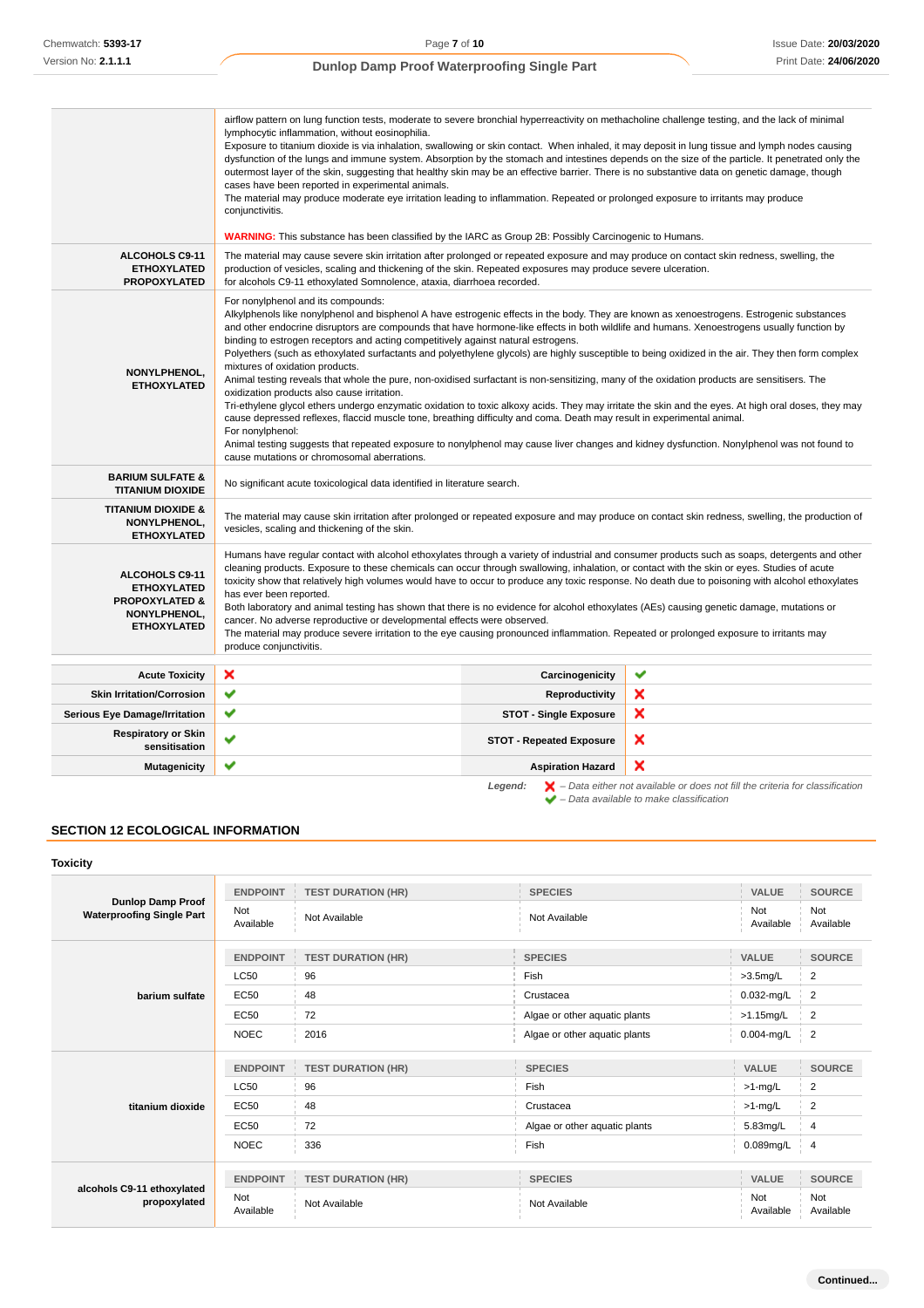|                          | <b>ENDPOINT</b>                                                                                                                               | <b>TEST DURATION (HR)</b> | <b>SPECIES</b>                | <b>VALUE</b> | <b>SOURCE</b> |
|--------------------------|-----------------------------------------------------------------------------------------------------------------------------------------------|---------------------------|-------------------------------|--------------|---------------|
|                          | <b>LC50</b>                                                                                                                                   | 96                        | Fish                          | 1.3mg/L      | 4             |
| nonylphenol, ethoxylated | EC50                                                                                                                                          | 48                        | Crustacea                     | 12.2mg/L     | -4            |
|                          | EC50                                                                                                                                          | 96                        | Algae or other aquatic plants | 12.0mg/L     | 4             |
|                          | <b>NOEC</b>                                                                                                                                   | 2400                      | Fish                          | $0.035$ mg/L | -4            |
| Legend:                  | Extracted from 1. IUCLID Toxicity Data 2. Europe ECHA Registered Substances - Ecotoxicological Information - Aquatic Toxicity 3. EPIWIN Suite |                           |                               |              |               |
|                          | V3.12 (QSAR) - Aquatic Toxicity Data (Estimated) 4. US EPA, Ecotox database - Aquatic Toxicity Data 5. ECETOC Aquatic Hazard Assessment       |                           |                               |              |               |
|                          | Data 6. NITE (Japan) - Bioconcentration Data 7. METI (Japan) - Bioconcentration Data 8. Vendor Data                                           |                           |                               |              |               |

Harmful to aquatic organisms, may cause long-term adverse effects in the aquatic environment. **DO NOT** discharge into sewer or waterways.

#### **Persistence and degradability**

| Ingredient               | Persistence: Water/Soil | Persistence: Air |
|--------------------------|-------------------------|------------------|
| titanium dioxide         | <b>HIGH</b>             | <b>HIGH</b>      |
| nonylphenol, ethoxylated | LOW                     | LOW              |

#### **Bioaccumulative potential**

| Ingredient               | <b>Bioaccumulation</b> |
|--------------------------|------------------------|
| titanium dioxide         | $LOW (BCF = 10)$       |
| nonylphenol, ethoxylated | $LOW (BCF = 16)$       |

#### **Mobility in soil**

| Ingredient               | <b>Mobility</b>     |
|--------------------------|---------------------|
| titanium dioxide         | $LOW (KOC = 23.74)$ |
| nonylphenol, ethoxylated | LOW ( $KOC = 940$ ) |

#### **SECTION 13 DISPOSAL CONSIDERATIONS**

#### **Waste treatment methods Product / Packaging disposal DO NOT** allow wash water from cleaning or process equipment to enter drains. It may be necessary to collect all wash water for treatment before disposal. In all cases disposal to sewer may be subject to local laws and regulations and these should be considered first. Where in doubt contact the responsible authority. Recycle wherever possible. Consult manufacturer for recycling options or consult local or regional waste management authority for disposal if no suitable treatment or disposal facility can be identified. Dispose of by: burial in a land-fill specifically licensed to accept chemical and / or pharmaceutical wastes or incineration in a licensed apparatus (after admixture with suitable combustible material). **Decontaminate empty containers.**

Ensure that the hazardous substance is disposed in accordance with the Hazardous Substances (Disposal) Notice 2017

#### **Disposal Requirements**

Packages that have been in direct contact with the hazardous substance must be only disposed if the hazardous substance was appropriately removed and cleaned out from the package. The package must be disposed according to the manufacturer's directions taking into account the material it is made of. Packages which hazardous content have been appropriately treated and removed may be recycled.

The hazardous substance must only be disposed if it has been treated by a method that changed the characteristics or composition of the substance and it is no longer hazardous.

# **SECTION 14 TRANSPORT INFORMATION**

| <b>Labels Required</b>  |                |
|-------------------------|----------------|
| <b>Marine Pollutant</b> | <b>NO</b>      |
| <b>HAZCHEM</b>          | Not Applicable |

# **Land transport (UN): NOT REGULATED FOR TRANSPORT OF DANGEROUS GOODS**

#### **Air transport (ICAO-IATA / DGR): NOT REGULATED FOR TRANSPORT OF DANGEROUS GOODS**

#### **Sea transport (IMDG-Code / GGVSee): NOT REGULATED FOR TRANSPORT OF DANGEROUS GOODS**

**Transport in bulk according to Annex II of MARPOL and the IBC code**

Not Applicable

# **SECTION 15 REGULATORY INFORMATION**

# **Safety, health and environmental regulations / legislation specific for the substance or mixture**

This substance is to be managed using the conditions specified in an applicable Group Standard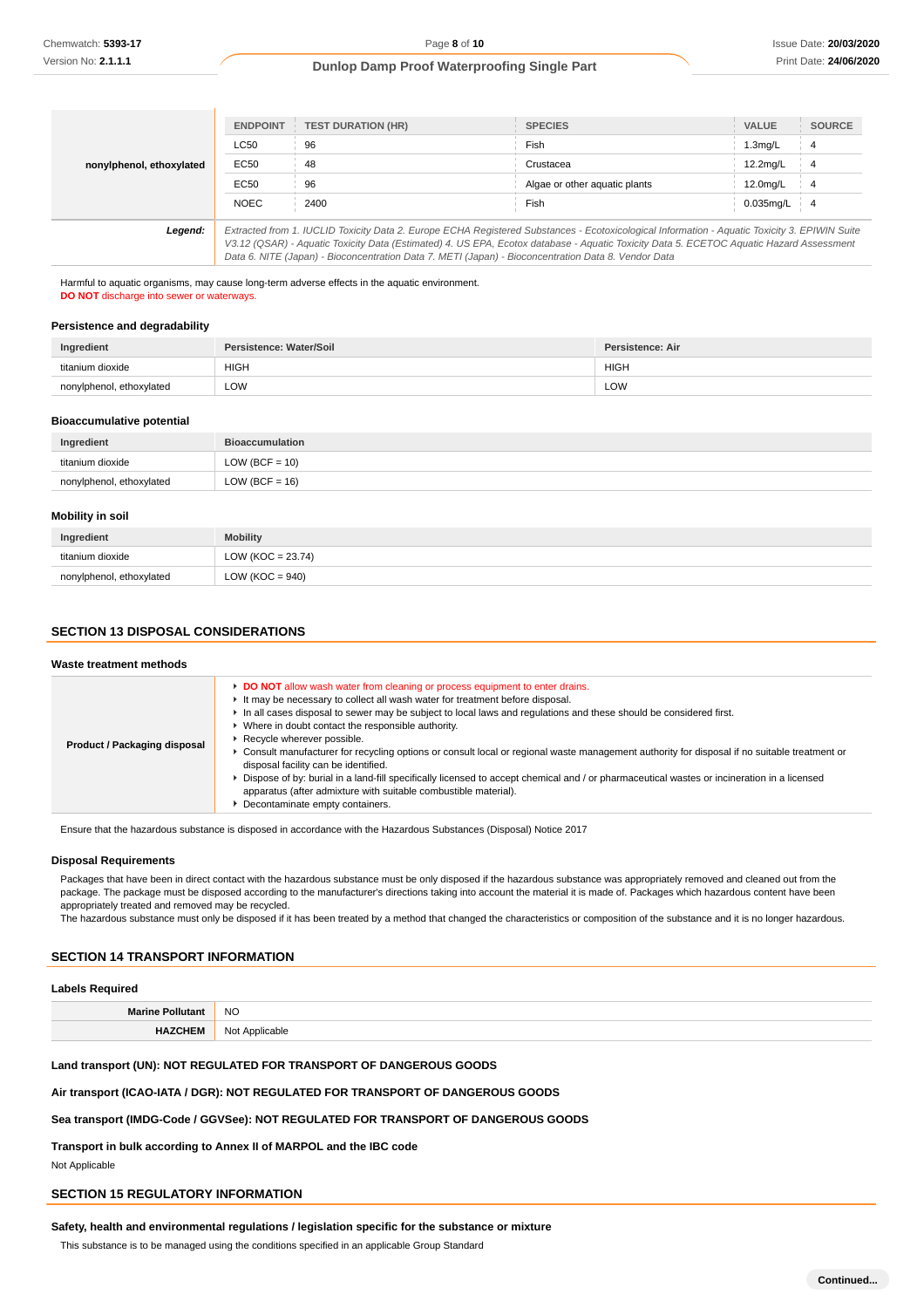| Surface Coatings and Colourants (Toxic [6.7]) Group Standard 2017<br>HSR002679<br><b>BARIUM SULFATE IS FOUND ON THE FOLLOWING REGULATORY LISTS</b><br>New Zealand Workplace Exposure Standards (WES)<br>New Zealand Inventory of Chemicals (NZIoC)<br>TITANIUM DIOXIDE IS FOUND ON THE FOLLOWING REGULATORY LISTS<br>Chemical Footprint Project - Chemicals of High Concern List<br>New Zealand Approved Hazardous Substances with controls<br>International Agency for Research on Cancer (IARC) - Agents Classified by the IARC<br>New Zealand Inventory of Chemicals (NZIoC)<br>Monographs<br>New Zealand Workplace Exposure Standards (WES)<br>International Agency for Research on Cancer (IARC) - Agents Classified by the IARC<br>Monographs - Group 2B : Possibly carcinogenic to humans<br>International WHO List of Proposed Occupational Exposure Limit (OEL) Values for<br>Manufactured Nanomaterials (MNMS)<br>ALCOHOLS C9-11 ETHOXYLATED PROPOXYLATED IS FOUND ON THE FOLLOWING REGULATORY LISTS<br>New Zealand Approved Hazardous Substances with controls<br>New Zealand Hazardous Substances and New Organisms (HSNO) Act - Classification<br>of Chemicals - Classification Data<br>New Zealand Hazardous Substances and New Organisms (HSNO) Act - Classification<br>of Chemicals<br>New Zealand Inventory of Chemicals (NZIoC)<br>NONYLPHENOL, ETHOXYLATED IS FOUND ON THE FOLLOWING REGULATORY LISTS<br>Chemical Footprint Project - Chemicals of High Concern List<br>New Zealand Hazardous Substances and New Organisms (HSNO) Act - Classification<br>of Chemicals - Classification Data<br>New Zealand Approved Hazardous Substances with controls<br>New Zealand Inventory of Chemicals (NZIoC)<br>New Zealand Hazardous Substances and New Organisms (HSNO) Act - Classification<br>of Chemicals | <b>HSR Number</b> | <b>Group Standard</b> |  |  |
|----------------------------------------------------------------------------------------------------------------------------------------------------------------------------------------------------------------------------------------------------------------------------------------------------------------------------------------------------------------------------------------------------------------------------------------------------------------------------------------------------------------------------------------------------------------------------------------------------------------------------------------------------------------------------------------------------------------------------------------------------------------------------------------------------------------------------------------------------------------------------------------------------------------------------------------------------------------------------------------------------------------------------------------------------------------------------------------------------------------------------------------------------------------------------------------------------------------------------------------------------------------------------------------------------------------------------------------------------------------------------------------------------------------------------------------------------------------------------------------------------------------------------------------------------------------------------------------------------------------------------------------------------------------------------------------------------------------------------------------------------------------------------------------------------------------------------|-------------------|-----------------------|--|--|
|                                                                                                                                                                                                                                                                                                                                                                                                                                                                                                                                                                                                                                                                                                                                                                                                                                                                                                                                                                                                                                                                                                                                                                                                                                                                                                                                                                                                                                                                                                                                                                                                                                                                                                                                                                                                                            |                   |                       |  |  |
|                                                                                                                                                                                                                                                                                                                                                                                                                                                                                                                                                                                                                                                                                                                                                                                                                                                                                                                                                                                                                                                                                                                                                                                                                                                                                                                                                                                                                                                                                                                                                                                                                                                                                                                                                                                                                            |                   |                       |  |  |
|                                                                                                                                                                                                                                                                                                                                                                                                                                                                                                                                                                                                                                                                                                                                                                                                                                                                                                                                                                                                                                                                                                                                                                                                                                                                                                                                                                                                                                                                                                                                                                                                                                                                                                                                                                                                                            |                   |                       |  |  |
|                                                                                                                                                                                                                                                                                                                                                                                                                                                                                                                                                                                                                                                                                                                                                                                                                                                                                                                                                                                                                                                                                                                                                                                                                                                                                                                                                                                                                                                                                                                                                                                                                                                                                                                                                                                                                            |                   |                       |  |  |
|                                                                                                                                                                                                                                                                                                                                                                                                                                                                                                                                                                                                                                                                                                                                                                                                                                                                                                                                                                                                                                                                                                                                                                                                                                                                                                                                                                                                                                                                                                                                                                                                                                                                                                                                                                                                                            |                   |                       |  |  |
|                                                                                                                                                                                                                                                                                                                                                                                                                                                                                                                                                                                                                                                                                                                                                                                                                                                                                                                                                                                                                                                                                                                                                                                                                                                                                                                                                                                                                                                                                                                                                                                                                                                                                                                                                                                                                            |                   |                       |  |  |
|                                                                                                                                                                                                                                                                                                                                                                                                                                                                                                                                                                                                                                                                                                                                                                                                                                                                                                                                                                                                                                                                                                                                                                                                                                                                                                                                                                                                                                                                                                                                                                                                                                                                                                                                                                                                                            |                   |                       |  |  |
|                                                                                                                                                                                                                                                                                                                                                                                                                                                                                                                                                                                                                                                                                                                                                                                                                                                                                                                                                                                                                                                                                                                                                                                                                                                                                                                                                                                                                                                                                                                                                                                                                                                                                                                                                                                                                            |                   |                       |  |  |
|                                                                                                                                                                                                                                                                                                                                                                                                                                                                                                                                                                                                                                                                                                                                                                                                                                                                                                                                                                                                                                                                                                                                                                                                                                                                                                                                                                                                                                                                                                                                                                                                                                                                                                                                                                                                                            |                   |                       |  |  |
|                                                                                                                                                                                                                                                                                                                                                                                                                                                                                                                                                                                                                                                                                                                                                                                                                                                                                                                                                                                                                                                                                                                                                                                                                                                                                                                                                                                                                                                                                                                                                                                                                                                                                                                                                                                                                            |                   |                       |  |  |
|                                                                                                                                                                                                                                                                                                                                                                                                                                                                                                                                                                                                                                                                                                                                                                                                                                                                                                                                                                                                                                                                                                                                                                                                                                                                                                                                                                                                                                                                                                                                                                                                                                                                                                                                                                                                                            |                   |                       |  |  |
|                                                                                                                                                                                                                                                                                                                                                                                                                                                                                                                                                                                                                                                                                                                                                                                                                                                                                                                                                                                                                                                                                                                                                                                                                                                                                                                                                                                                                                                                                                                                                                                                                                                                                                                                                                                                                            |                   |                       |  |  |
|                                                                                                                                                                                                                                                                                                                                                                                                                                                                                                                                                                                                                                                                                                                                                                                                                                                                                                                                                                                                                                                                                                                                                                                                                                                                                                                                                                                                                                                                                                                                                                                                                                                                                                                                                                                                                            |                   |                       |  |  |
|                                                                                                                                                                                                                                                                                                                                                                                                                                                                                                                                                                                                                                                                                                                                                                                                                                                                                                                                                                                                                                                                                                                                                                                                                                                                                                                                                                                                                                                                                                                                                                                                                                                                                                                                                                                                                            |                   |                       |  |  |
|                                                                                                                                                                                                                                                                                                                                                                                                                                                                                                                                                                                                                                                                                                                                                                                                                                                                                                                                                                                                                                                                                                                                                                                                                                                                                                                                                                                                                                                                                                                                                                                                                                                                                                                                                                                                                            |                   |                       |  |  |
|                                                                                                                                                                                                                                                                                                                                                                                                                                                                                                                                                                                                                                                                                                                                                                                                                                                                                                                                                                                                                                                                                                                                                                                                                                                                                                                                                                                                                                                                                                                                                                                                                                                                                                                                                                                                                            |                   |                       |  |  |
|                                                                                                                                                                                                                                                                                                                                                                                                                                                                                                                                                                                                                                                                                                                                                                                                                                                                                                                                                                                                                                                                                                                                                                                                                                                                                                                                                                                                                                                                                                                                                                                                                                                                                                                                                                                                                            |                   |                       |  |  |

#### **Hazardous Substance Location**

Subject to the Health and Safety at Work (Hazardous Substances) Regulations 2017.

| <b>Hazard Class</b> | Quantity beyond which controls apply for closed<br>containers | Quantity beyond which controls apply when use occurring in open<br>containers |
|---------------------|---------------------------------------------------------------|-------------------------------------------------------------------------------|
| Not Applicable      | Not Applicable                                                | Not Applicable                                                                |

# **Certified Handler**

Subject to Part 4 of the Health and Safety at Work (Hazardous Substances) Regulations 2017.

| <b>Class of substance</b> | Quantities                                         |
|---------------------------|----------------------------------------------------|
| 6.7A                      | 10 kg or more, if solid<br>10 L or more, if liquid |

Refer Group Standards for further information

# **Tracking Requirements**

Not Applicable

#### **National Inventory Status**

| <b>National Inventory</b>     | <b>Status</b>                                                                                                                                                                                            |
|-------------------------------|----------------------------------------------------------------------------------------------------------------------------------------------------------------------------------------------------------|
| Australia - AICS              | Yes                                                                                                                                                                                                      |
| Canada - DSL                  | No (alcohols C9-11 ethoxylated propoxylated)                                                                                                                                                             |
| Canada - NDSL                 | No (barium sulfate; alcohols C9-11 ethoxylated propoxylated; nonylphenol, ethoxylated)                                                                                                                   |
| China - IECSC                 | Yes                                                                                                                                                                                                      |
| Europe - EINEC / ELINCS / NLP | No (alcohols C9-11 ethoxylated propoxylated)                                                                                                                                                             |
| Japan - ENCS                  | No (alcohols C9-11 ethoxylated propoxylated)                                                                                                                                                             |
| Korea - KECI                  | Yes                                                                                                                                                                                                      |
| New Zealand - NZIoC           | Yes                                                                                                                                                                                                      |
| Philippines - PICCS           | Yes                                                                                                                                                                                                      |
| USA - TSCA                    | No (alcohols C9-11 ethoxylated propoxylated)                                                                                                                                                             |
| Taiwan - TCSI                 | Yes                                                                                                                                                                                                      |
| Mexico - INSQ                 | No (alcohols C9-11 ethoxylated propoxylated)                                                                                                                                                             |
| Vietnam - NCI                 | Yes                                                                                                                                                                                                      |
| Russia - ARIPS                | No (alcohols C9-11 ethoxylated propoxylated)                                                                                                                                                             |
| Legend:                       | Yes = All CAS declared ingredients are on the inventory<br>No = One or more of the CAS listed ingredients are not on the inventory and are not exempt from listing(see specific ingredients in brackets) |

# **SECTION 16 OTHER INFORMATION**

| `ate. |                      |
|-------|----------------------|
|       | $\sim$ $\sim$ $\sim$ |
|       | .                    |
| att   | nr 11<br>.           |

# **SDS Version Summary**